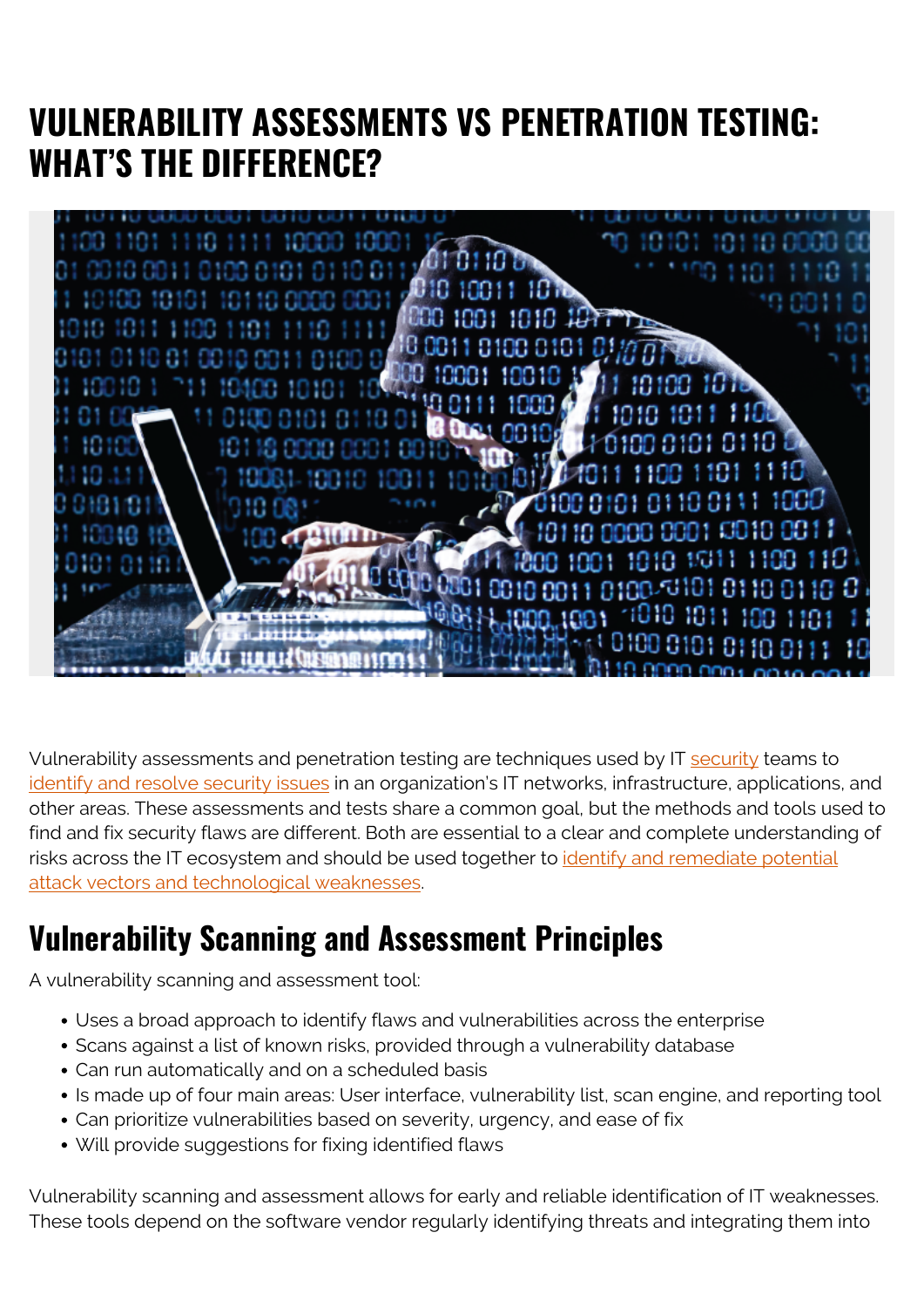the vulnerability database. Because these tools assess previously known security issues, they will also highlight restorative actions to patch those flaws. Vulnerability assessment focuses on reliable identification of risks and remediation of IT flaws across the enterprise.

# **Penetration Testing Principles**

Penetration testing:

- Uses a targeted approach to attempt to break through IT security and defenses
- Tries to simulate a real-life attack by hackers and other bad actors
- Attempts to gain access to critical systems and sensitive information
- Adapts according to resistance and tries to find new attack vectors
- Is not as concerned with previously-identified, specific vulnerabilities
- Can use a variety of software, hacks, scripts, and other methods to penetrate defenses

Penetration testing allows for a deep understanding of how the IT ecosystem could be breached. It uses a combination of specialist tools, an understanding of a hacker's approach, and other techniques like social engineering to achieve results. Penetration testing focuses on how a bad actor could actually breach IT systems through a targeted attack.

## **Vulnerability Assessments and Penetration Testing Across Different Environments**

With the migration of infrastructure, applications, and data into the cloud, both vulnerability assessments and penetration testing must work across all IT environments. Whether you operate onsite IT, or rely on a private, public, or hybrid cloud, make sure you use tools that can identify vulnerabilities wherever they may be, and can also deal with the integrations and connections between these environments.

## **Main Differences Between Vulnerability Assessment and Penetration Testing**

Now that we've explained the principles of both approaches, let's explore the main differences:

- Vulnerability assessments are list-based; penetration tests are goal-based.
- Penetration tests are adaptable based on that unique test; vulnerability assessments use a consistent, tool-based method.
- Vulnerability assessments look at a wide range of risks; penetration testing uses a much more targeted approach.

Organizations should use penetration testing and vulnerability assessments together, but if you need to prioritize, you can look at the maturity of your IT security operations.

# **Vulnerability Assessments, Penetration Testing, and IT Maturity**

Less mature IT security will get more benefit from vulnerability assessments and scanning. Because these tools analyze the entire IT ecosystem, they will expose the most common attack vectors and security flaws. These tools offer comprehensive reports and mitigating actions. This can make